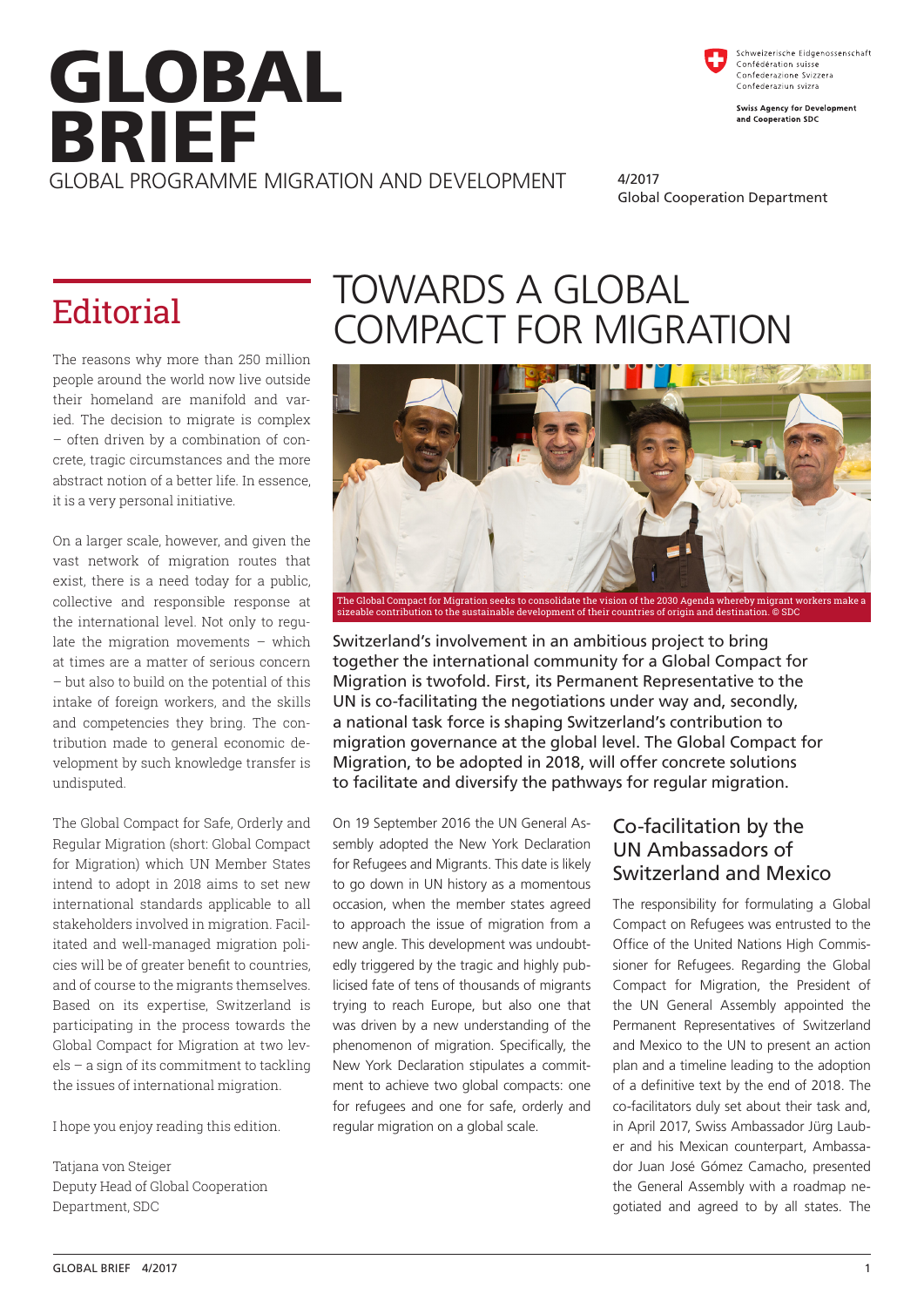action plan provided for a series of regional and global preparatory meetings before entering the negotiations phase. The UN General Assembly adopted the action plan and the two Ambassadors were reaffirmed in their roles as co-facilitators.

### Beyond a simple declaration of intent

The consultations leading to a Global Compact for Migration were formally launched in May 2017. As set out in the New York Declaration of 19 September 2016, the Global Compact should "make an important contribution to global governance" with regard to migration. It should also present a "framework for comprehensive international cooperation on human mobility", as such mobility is an essential factor for sustainable development. A list of 24 elements was drawn up, covering matters such as the distinction between regular and irregular migration, the rights of migrants, and the conditions of their integration.

As with many such multilateral initiatives, the challenge will be to take the concept beyond a simple declaration of intent. The document should outline a series of new mechanisms to be applied in a coordinated manner between the Member States and prospective migrants. It should also address all their interests and sensitivities. In fact, many countries including Switzerland (*see article on page 3*) intend to use this occasion to underscore the rights of migrants and to improve their prospects, specifically by facilitating labour mobility for people from countries of the South. "While this process will not lead to a new international treaty, it will nonetheless result in much more effective instrument than anything we currently have in place," claims Eduard Gnesa, Switzerland's former Special Ambassador for international cooperation on migration*.*

### A new vision of migration

What seems certain, in any case, is that the Global Compact for Migration will be aligned with the 2030 Agenda and the paradigm shift it effectuated on how migration is understood. The phenomenon of migration is nowadays perceived less as a consequence of the social dysfunction or failures of many countries in the South and more as a real opportunity for sustainable development, beneficial to both countries of origin and destination of migrants.

This positive approach to migration, which was explored at length during the negotiations on the Sustainable Development Goals, now enjoys a broad consensus. The envisaged Global Compact for Migration should address the many drivers of migration – forced or not – such as conflicts, climate change, poverty, unemployment and bad governance with the aim to seek constructive solutions. One of them could be to generalize agreements between countries of origin, transit and destination, based on a study of their respective needs. In that way, regulated migration would create added value for all (*see article on page 4*). Ideally the provisions of the Global Compact will make a practical contribution to target 10.7 of the 2030 Agenda, which explicitly seeks to "facilitate orderly, safe, regular and responsible migration and mobility of people, including through the implementation of planned and well-managed migration policies".

In this respect, the drafting of the future Global Compact for Migration is based on solid fundamentals, originating at least in part in the first High-Level Dialogue on International Migration in 2006. "The UN Secretary-General at the time, Kofi Annan, had the foresight to put migration on the agenda of the international community," explains Bettina Etter, migration adviser at the Permanent Mission of Switzerland to the United Nations in New York. "However, it wasn't until the second dialogue in 2013 for Member States to commonly agree on how to address the issue politically. At least their responsibility with regard to migration movements was recognized already in 2006."

Also in 2006, the first Global Forum on Migration and Development was launched. This is an international platform for informal, state-led dialogue between governments and civil society representatives. The most recent meeting, held in Berlin in June 2017, focused on the priorities of the future Global Compact.

### What about longterm governance?

One outstanding matter to be resolved in the upcoming negotiations will be the modalities for an institutional framework to ensure the long-term viability of commitments by Member States. "Some countries place high expectations on the International Organization for Migration, which officially became a UN-related Organisation in 2016," points out Bettina Etter. But other UN agencies also come into play. The key question is to which extent the Member States will accept to confer a leading role to the UN. The absolute sovereignty of Member States in managing immigration into their national territory is indeed undisputed. This is something of familiar ground for Switzerland, having to renegotiate the free movement of persons with the EU since the referendum of 9 February 2014.

*For more details, see: http://refugeesmigrants.un.org/*



The civil society platform "Global Forum on Migration and Development", shown here in Berlin in June 2017, has actively promoted the idea that migration is closely related to sustainable development. © GFMD 2017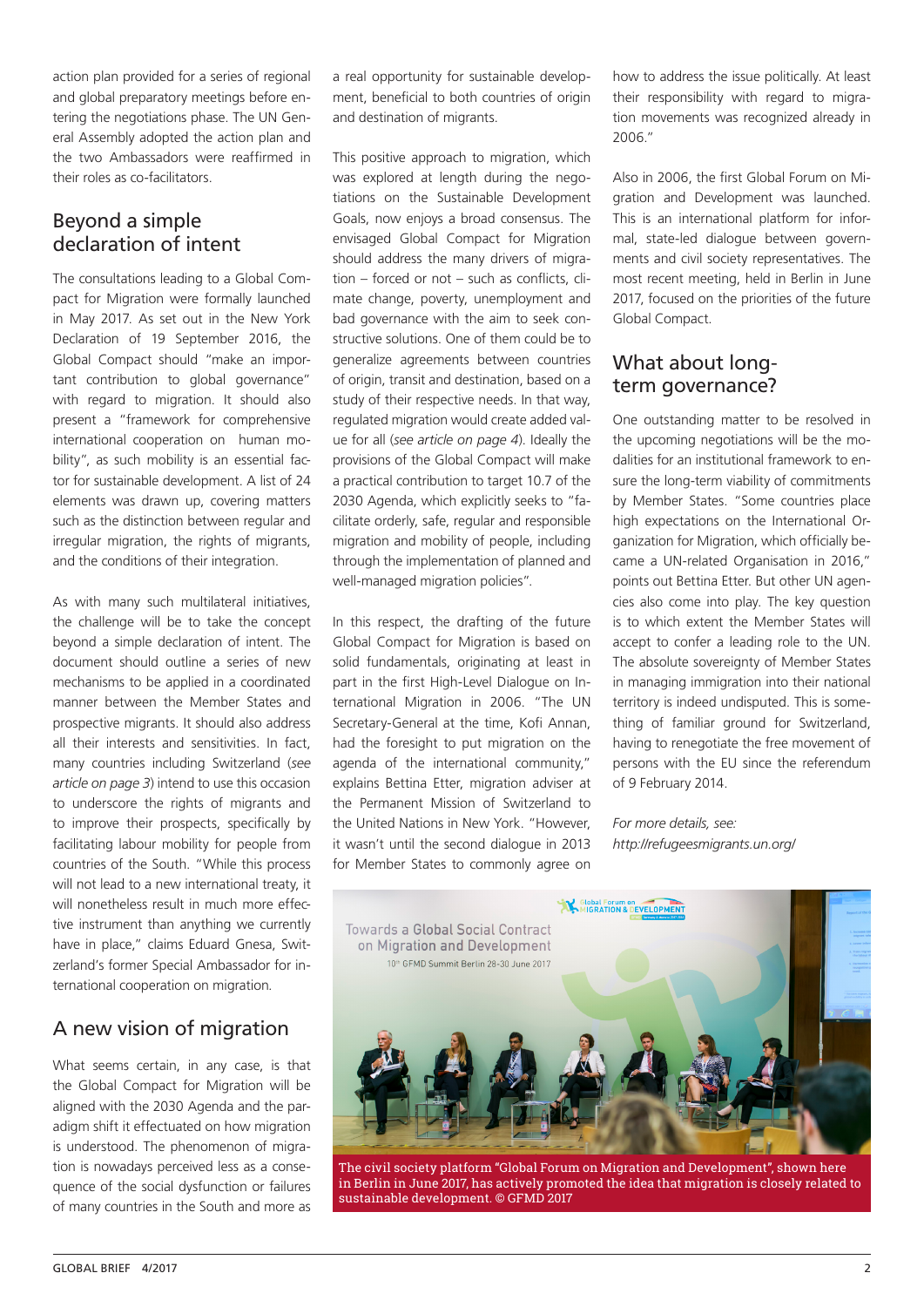### Switzerland's four priority themes

Apart from the co-facilitation role of its Ambassador in New York, Switzerland is actively contributing to the content of the future Global Compact for Migration. A task force of representatives from the Swiss Agency for Development and Cooperation (SDC), other directorates of the Federal Department of Foreign Affairs (FDFA) and the State Secretariat for Migration was set up to fine-tune Switzerland's official position . The final version will be approved by December 2017, when all UN Member States are gathering in Mexico to conclude the consultation phase with a stocktaking meeting.

The Swiss task force has identified four working themes to highlight in its position.

1. *Drivers of forced and irregular migration.*  There is an urgent need to offer better development prospects in the countries of origin and to establish new regular pathways so as to reduce the risks faced by large numbers of migrants.

2. *Protection of migrants' rights.* Migrants are subject to frequent discrimination in the course of their journeys or after they arrive at their destination. International standards are urgently needed as a basis for supporting and protecting unaccompanied minors, in particular.

3. *Mobility of migrant workers.* Switzerland sees real potential in offering its support to regional mobility programmes. It therefore calls for more systematic recognition of foreign workers' qualifications and for compliance with socially acceptable pay and working conditions.

*4. Conditions for successful integration of migrants and their eventual return.* Better framework conditions for the (provisional) integration of migrants increases the chances of their successful return in the longer term.

### Open door for civil society

Switzerland regards the participation of civil society organisations as decisive. "The SDC has provided financial support to various civil society organisations in countries of the South, enabling them to have their voices heard," points out Pietro Mona, the Federal Council's Ambassador for development, forced displacement and migration.

Meetings with civil society representatives are also held regularly in Switzerland. The Swiss Civil Society Platform on Migration and Development welcomes these "constructive exchanges". At the most recent Global Forum on Migration and Development in Berlin, it recommended setting up

'national compacts' for migration, as a follow-up to the Global Compact. "This would be a means of institutionalising the dialogue needed in all countries between governments and civil society actors," explains Peter Aeberhard, coordinator of the platform.

According to Pietro Mona, Switzerland's engagements under the Global Compact will have to be coherent with respect to its national policy for the integration of foreign nationals. "The challenge lies in reconciling the very long-term agenda set by the Global Compact with the four-year policy cycles of the Federal Assembly, cantons and communes."

### Three questions to...

JÜRG LAUBER is the Permanent Representative of Switzerland to the United Nations in New York. Together with his Mexican counterpart, Juan José Gómez Camacho, he co-facilitates the consultations and negotiations on the Global Compact for Migration.



### Ambassador, what does it mean for Switzerland to be appointed co-facilitator of the Global Compact for Migration?

This mandate is an indication of Switzerland's credibility among UN Member States as a promoter of safe spaces for dialogue, both in general terms and specifically in relation to migration. Switzerland has been successful over the past 10 years in its efforts to promote better governance of migration movements at the global level, fostering a greater degree of cooperation between countries.

#### Where do you see the biggest challenges to formulating a coherent Global Compact?

The interests and concerns of all countries have to be taken into account in equal measure. However, a more far-reaching – and thus also a more positive – definition of migration will also depend on the international community's willingness to listen to non-state actors, such as civil society or the private sector, as they are

significant in forming public opinion. Together with my Mexican co-facilitator, we have developed the vision of the '360 degrees of migration', highlighting the need for the future Global Compact to include all dimensions and approaches of migration.

### Have you considered a particular strategy to ensure that the Global Pact will be more than simply a declaration of intent?

Our first priority is clearly to promote a relationship of trust between member states and to encourage mutual learning and a sharing of experiences. This is the objective of the consultation phase. It was clear from the outset that a more conventional process of intergovernmental negotiations would never really get off the ground. Our focus is therefore on finding mutually beneficial solutions. The – hopefully high – significance of the Global Compact will ultimately depend on the quality of the discussions held in the initial phase.